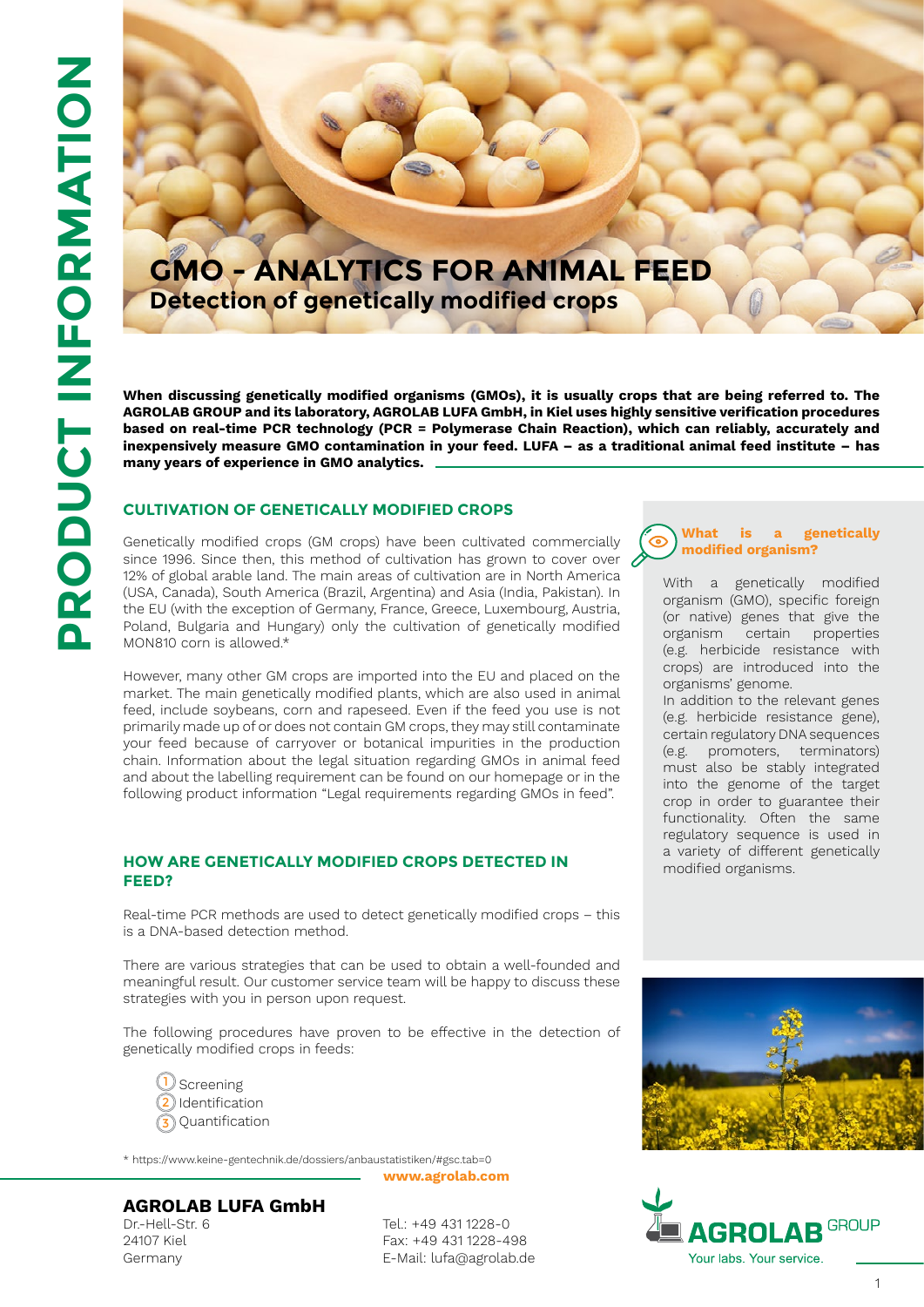#### **Screening: Detection of regulator sequences / genetic elements**

During the screening, a feed sample will first be checked for any GMO components. GM crops that are allowed in the EU and GM crops that are cultivated around the world contain similar regulators. As the same sequences are often used in different genetically modified crops, a positive screening result indicates that there has been a genetic modification, although the corresponding GM crop cannot be precisely identified.

### 2 **Identification: Detection of types of GMO (GMO events)**

In order to detect a genetically modified crop variety, a so-called transformation event (GMO event), the transition zone between the introduced gene construct (foreign DNA) and the crop's native DNA must be detected. These gene segments are individual and allow for an immediate, definite identification of the GM crop. This detection is required if the previous screening result was positive but the type of crop is unclear. If the type can be identified relatively easily with the screening signals obtained, the quantification can be started immediately (see step 3).

#### 3 **Quantification: Determination of the quantity share of the previously identified GMO events**

With GMO types that are allowed in the EU, a content determination (quantification) of the GM crops identified in the feed may be necessary due to the labelling requirement. With types not allowed in the EU, e.g. BT63 Rice and CDC Triffid Flax, just an identification is sufficient as there is zero tolerance for these types of GMO. With a quantification, the determination of the type of GMO is done in relation to the content of the crop type that the GMO comes from. If the type of crop is not an ingredient in the product (which then means that it has been introduced through a carryover / impurity), the content of the carryover can be quantitatively determined and the content of the type of GMO, with regard to the entire sample, can be calculated.



1